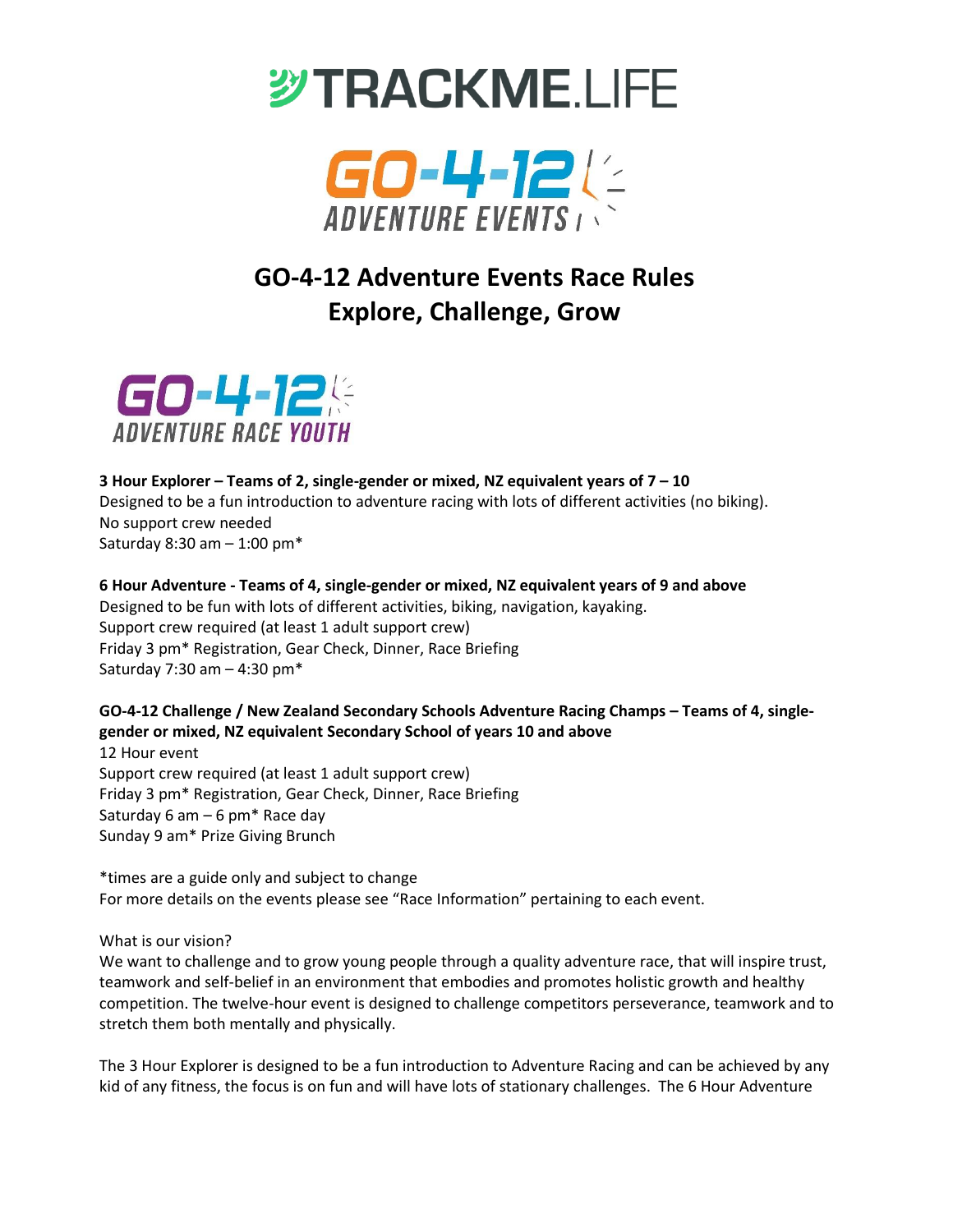event is more physically demanding than the 3 hour and provides a bridge into the 12 Hour Event and was developed as it was identified that the 12 hour was a bit daunting for many competitors.

All teams MUST be capable, confident and equipped at being away from any support crew for extended periods.

#### **Competitors Information**

#### **Competitor Skills:**

Teams will need to train in a variety of terrains and conditions that they may expect to encounter during the race. The *GO-4-12* may include the following terrains: hill, river, forest and beach travel and tube rafting on lakes and/or rivers. Teams will need to be able to navigate on both topographical maps and orienteering maps. Familiarity with safety equipment such as climbing harnesses, helmets and belay devices may be an advantage.

#### **Race Nutrition:**

• It is up to each team to provide for their nutritional sustenance during the race itself. Adventure races that last up to 12 hours in duration are high intensity and require quick foods like sports drinks for the sugar and electrolytes, bars and gel. The body can function well on carbohydrate sources of fuel.

Advice on nutrition

- Make sure that you have used your race food in training.
- Eat and drink heaps.

#### **Amenities:**

• There will be Toilets and showers onsite

**Clean up & Rubbish:** Please take your rubbish when you vacate and leave the area clean and tidy.

#### **For safety purposes, all competitors must:**

- Know how to swim
- Attend race briefing.
- Each Competitor enters under their own responsibility.
- Each Competitor alone can judge whether they should participate in the event, start and continue to the finish line. Nevertheless, the organisation reserves the right, after consulting a doctor, or for any other reason deemed suitable by the jury, to forbid a competitor, or a team, from setting off on or continuing on with the course.
- The organisation is not responsible for the behaviour of competitors or assistants infringing the laws of the country.
- Competitors must be fully aware of the risks they run by entering The *GO-4-12* Adventure Events. They will release the organisation of all criminal or civil responsibility in case of personal accident or damage to property during the event.

#### **The Team**

• The team must have an appointed leader (Team Captain) who will be the interface with the organisation.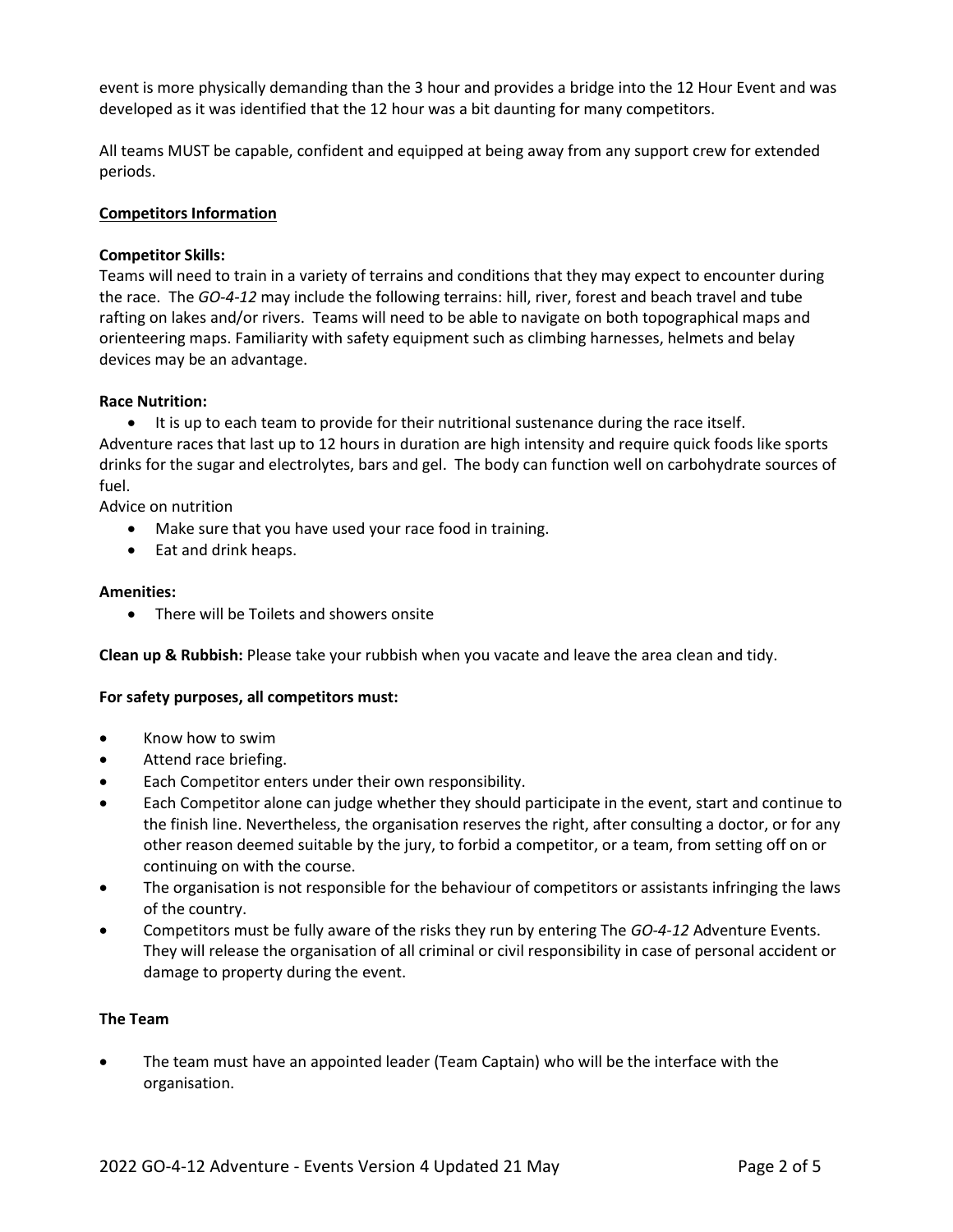- He/She will receive information, instructions and will be notified about any kind of decision taken by the organisation.
- He/She will advise the organisation of matters such as withdrawal of a team member, or the entire team, or be the spokesman for any complaints or protests.
- He/She is also responsible overall for the entire team.

#### **Rules and Regulations**

- The Course: Sections of the course may be modified or cancelled at any time by race organisers due to bad weather, security or any other unforeseen circumstances by the race director.
- Competitors must follow the course designed by the race director and must comply with the spirit of the competition. Any team found off the course without any suitable explanation could lead to severe penalties or disqualification.
- Checkpoints: The course is made up of checkpoints that competitors must visit as a whole team. Checkpoints may be remote and unmanned. A transition area is not only a checkpoint, but also an assistance area where the support crew meet their teams and aid their teams to change discipline, give medical care, food and supplies. Checkpoints and Transitions are noted on competitors' and assistants' notes. Each checkpoint has a points value, some of these checkpoints are compulsory (**CP**) but some checkpoints (**OCP**) and/or activities (**OA**) are optional.
- Compulsory Checkpoints (**CP**): Missing a compulsory checkpoint will result in the team being excluded from being ranked. Teams must follow the instructions given by officials.
- There may be a Mandatory Rest Period as a part of this year's *GO-4-12* in the interest of Safety.
- Special Featured Check points: In some cases, teams may need to follow special instructions given to them at the briefing. e.g.: record a password/number to prove their passage past specific points in the race.
- Teams must carry an inReach or a GEN3 spot tracker allocated to them throughout the race. The inReach and GEN3 spot trackers are the property of TRACKME NZ and must be returned to the finish line. Any teams losing their GEN3 spot tracker will incur a \$279 - \$700 replacement fee per item lost.
- Teams must carry a Sport-ident allocated to them throughout the race and must be returned to the finish line. Any teams losing their Sport-ident will incur an \$80 replacement fee per item lost.
- All team members must wear their race team bib vests throughout the race, and bib vests must be worn over the outer garment or piece of equipment (including pack or life vest), teams will be stopped until they are worn correctly. Other race bibs must be pinned to the front or your person and be visible at all times.
- Race bib vests are the property of *GO-4-12* and must not be cut or modified in any way. Race bib vests must be returned at the finish line. Any damage or loss of a race bib vest will incur a \$40 repair or full replacement fee.
- A head torch with fresh batteries must be carried by all team members throughout the course of the 12 Hour event.
- Parts of the event may be on open public roads. NO roads are closed for this event, so normal road rules apply at all times. You are responsible for your own safety.
- In line with NZ Law, a front (white) and rear (red) light must be fitted when riding in the dark. Bike lights therefore must be fitted and visible when leaving the start before sunrise and 1 hour before the race finish time.
- NO GPS navigation devices are permitted to be used during the event.

GPS / Gadgets / Fitbits

We have a lot of questions about what technology is permitted to be used in the event. We adopt the standard adventure racing rules. This is what you are allowed: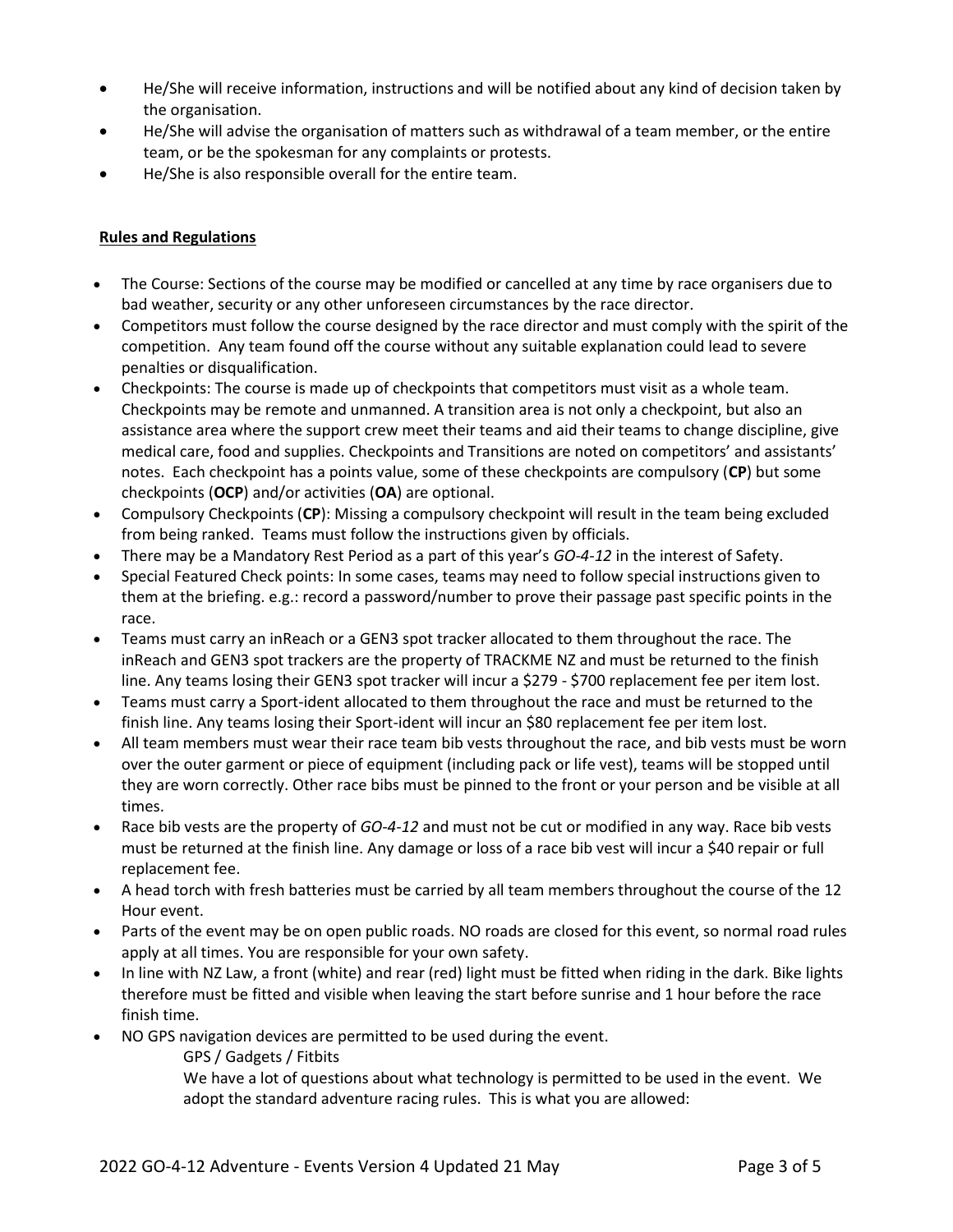#### **Allowed**

- Watches (time, stopwatch, altimeter)
- Bike speedo/computer (it is okay if it uses GPS to measure speed and distance, but you cannot use a GPS bike computer that gives you your location, either by coordinates or on a visual screen map)
- The exception to many events, we do allow Fitbits and similar devices

#### **Not Allowed**

- GPS of any form on trekking stages (see note re GPS regarding bike speedo/computer)
- Any electronic measuring device on trekking stages used to help navigation
- Any device that gives you your location (mobile phone, GPS & others)

This essentially means in the event you can have a watch that gives you the time and maybe altitude. On your bike, you can have a speedo that gives your speed and distance covered. Other than those things, the navigation is map and compass.

- Cell phones must be fully charged and carried in sealed watertight bags. They may only be opened to use in the case of an emergency
- On the water, life vests must be worn correctly by every team member.
- Any complaints in respect to breaches in the race rules must be reported in writing to the Race Director within one hour of a team finishing. The Race Director with a select panel of staff will undertake a private consideration with the appropriate action and/or penalty decided upon based on the nature and severity of the offence. Their decision will be final.
- Rules surrounding commercial activities must be adhered to by all teams.
- Teams must also follow instructions from event staff/marshals and event signs encountered throughout the course of the event.
- Teams and any supporters of teams must respect the rights of local landowners, residents, business owners and the general public at all times.
- Scoring is done by Electronic Timing and/or on Clip Cards wherever possible with backup check sheets (for special activity), which are to be signed by the team and will be verified by the marshal.
- Marshals will have written instructions of task rules this will also be prominent, so teams can see the instructions also – any modification to activities due to weather or safety will be done by the race director, with modified instructions given to the marshal.
- All teams must finish the course within the hours allotted; failing to do so will mean that the team will earn negative points relative to the amount of time that a team is overdue. The organisation reserves the right to impose cut-off times on sections of the race for logistical and safety reasons, at any time.
- An alternative route will be put in place for the teams who haven't made cut-off times. This route is set in advance and must be followed. Subsequent cut-off times will also be put in place for that altered course.
- Cut-off times and penalties will be announced at the briefing and notified on the competitors' instructions.
- Team members must stay together and in sight of one another (with no more than 100m separating the leading member and trailing team member) at all times. Teams MUST visit checkpoints together.
- If a team member is injured and unable to continue one team member must remain with the injured party while the other team members inform the closest official of the situation. If one or two of the team members withdraw during the event, teams can continue with 3 or 2 team members respectively with Race Director's permission but will be unranked. A complete set of four team race bib vests, the SPOT unit and teams shared compulsory gear must be carried to the finish with the remaining racing team members – The team must also notify the official at the finish line the number in their team.
- Any complete team withdrawing from the event must notify the nearest event marshal (MA) or event staff immediately. The withdrawing team MUST also visit the race finish line to notify the official at the finish line and return their team's SPOT unit and their complete set of race bib vests.
- Leave any gates as you find them. If in doubt  $-$  close it.